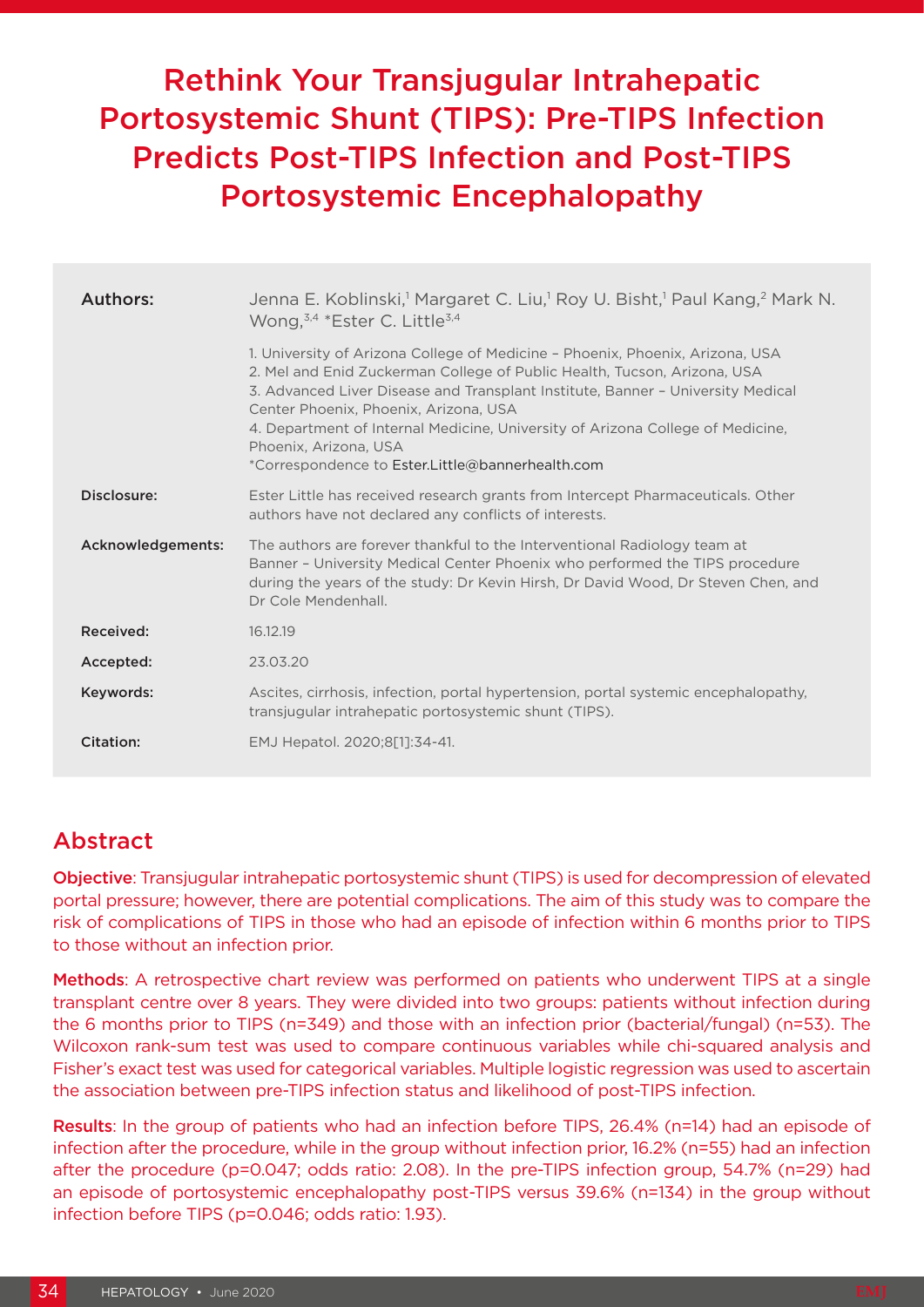Conclusion: Pre-TIPS infection within 6 months of TIPS procedure is a risk factor for post-TIPS portosystemic encephalopathy and infection. Further studies are needed to determine the potential benefit of antibiotic prophylaxis in patients who had an infection in the 6 months preceding TIPS placement.

#### INTRODUCTION

Transjugular intrahepatic portosystemic shunt (TIPS) is widely used for the decompression of elevated portal pressure. Several studies have demonstrated that TIPS is very effective for secondary prevention of oesophageal variceal bleeding and treatment of refractory ascites, Budd–Chiari syndrome, hepatic hydrothorax, ectopic varices, and more recently, portal vein thrombosis.1-4

Complications of the TIPS procedure include portosystemic encephalopathy (PSE), infection, bleeding, respiratory complications, and liver failure.5-7 The model of end stage liver disease (MELD), and later its modification to include serum sodium in the calculation (MELD-Na), has been proven to be the best model to predict mortality after TIPS placement.<sup>3,8-13</sup>

Other factors have been identified as predictors for specific complications of TIPS. Increased age, prior episodes of PSE, and a higher Child–Pugh class have been identified as predictors of post-TIPS portosystemic hepatic encephalopathy.14 TIPS inserted for control of acute variceal bleeding and use of overlapping shunts at stent insertion have been shown to be risk factors for infection of the TIPS shunt ('tipsitis') and for post-TIPS unexplained sustained bacteraemia.15

Patients with cirrhosis have an increased risk of infections in general including infection of the ascitic fluid, particularly spontaneous bacterial peritonitis.16-20 Similar to the known risk factors that predict certain complications of TIPS, there are known predisposing factors that can predict the probability of spontaneous bacterial peritonitis in patients with ascites, such as low serum sodium levels, Child–Pugh Stage C, and elevated ascitic polymorphonuclear cell counts.21 However, there are insufficient data about whether an infection (bacterial or fungal) prior to the insertion of the TIPS can affect the rate of complications after the procedure. The aim of the study was to compare the rate of complications of TIPS in patients who

had an episode of infection within 6 months prior to TIPS and those without a history of infection preceding the procedure.

### **METHODS**

A retrospective chart review was performed on all patients who underwent TIPS procedure at the Banner – University Medical Center Phoenix between January 2010 and April 2018. The study was approved by the local Institutional Review Board (IRB). All patients had a polytetrafluoroethylene covered Viatorr<sup>®</sup> stent (WL Gore, Flagstaff, Arizona, USA). Patients' clinical characteristics, including demographics, laboratory tests before and after the procedure, cause of portal hypertension, and the indication for TIPS placement, were collected. Data on episodes of infection (bacterial or fungal) in the 6 months prior to TIPS, complications of the procedure, and outcomes post-TIPS were also collected. The information was derived from the patients' electronic medical records. The laboratory tests conducted closest to the day of the procedure were utilised for the tables and the MELD-Na score calculations.

Prior to the TIPS procedure, and in addition to routine clinical history, physical exam, and laboratory tests, all patients had an ECG to make sure the ejection fraction was normal. In addition, all patients had a CT or MRI to evaluate the anatomy of the liver and its vascular structures, as well as to exclude the possibility of liver cancer. Upon discharge after TIPS insertion, the patients were instructed to return to the radiology department for a Doppler ultrasound to check for TIPS patency 1–2 weeks after discharge. If any possible complications of the procedure were identified at that point, the patients were either admitted to the hospital or referred to the hepatology clinic for an appointment.

During the study period, there were 402 patients who underwent TIPS and were divided into two groups: those who had no infection during the 6 months prior to TIPS (n=349), and those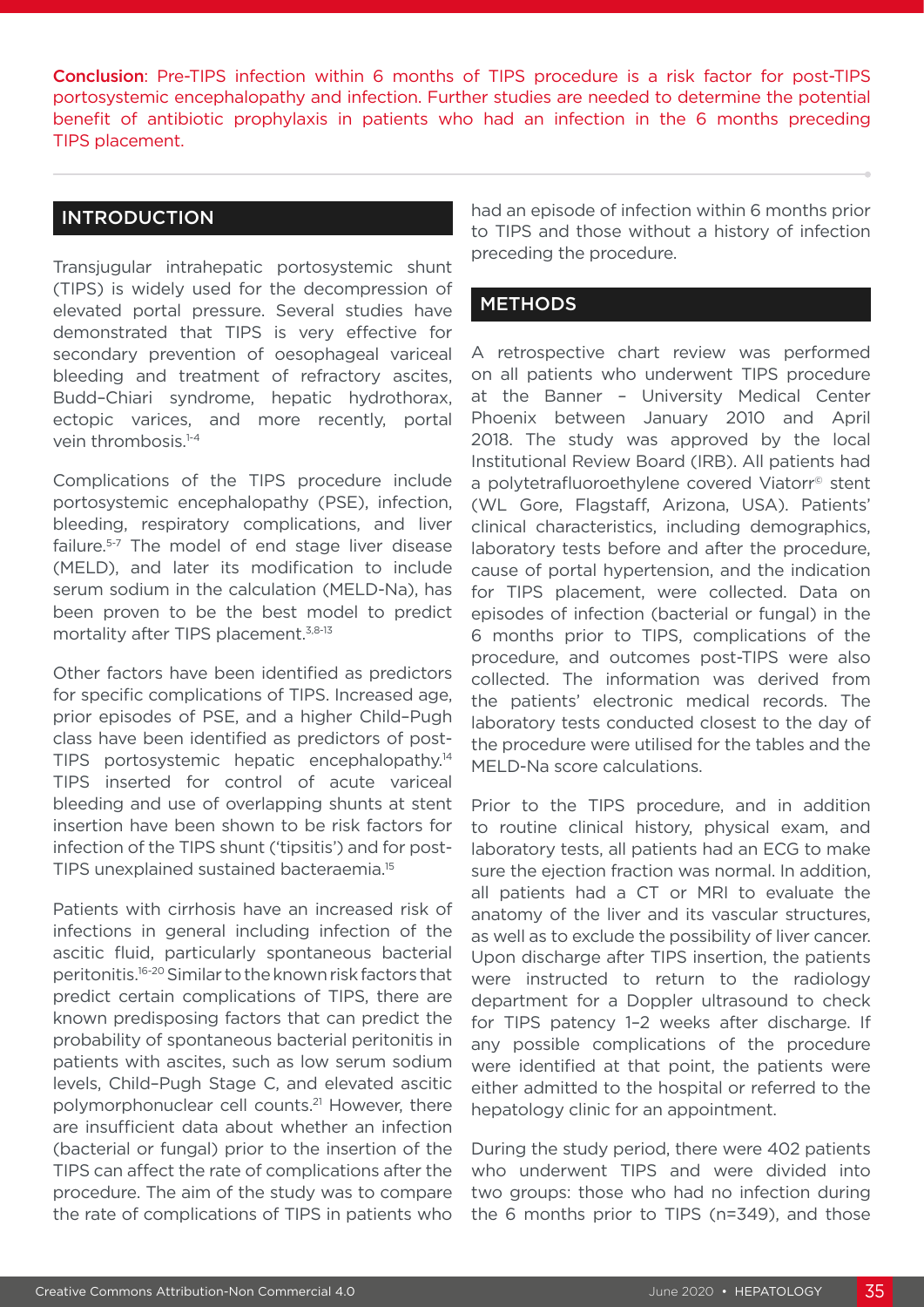who did have an episode of infection (bacterial or fungal) during the 6 months preceding the procedure (n=53).

The diagnosis of infection, both prior to and after TIPS, was based on clinical data, laboratory tests, and imaging results that when combined prompted the admitting doctors to start antibiotic therapy. Patient demographic and baseline clinical characteristics in those with and without infection 6 months prior to the TIPS procedure were reported as means, standard deviations for continuous variables, and frequencies and percentages for categorical variables. The 6-month period was chosen arbitrarily as a period that would capture infections that could possibly interfere with the outcome of the TIPS procedure. The Wilcoxon rank-sum test was used to compare continuous variables between the groups, while chi-squared analysis and Fisher's exact test were used to compare the categorical variables. Logistic regression was implemented to ascertain the odds of clinical outcomes relative to pre-TIPS infection status with patients with no infection as a reference group. All models were adjusted for age, sex, race, pre-TIPS and post-TIPS lab values, dialysis, and pre-TIPS PSE statuses. All p values were two-sided and p<0.05 was considered statistically significant. All analyses were conducted using STATA version 14© (STATA Corp; College Station, Texas, USA).

#### RESULTS

The group of patients that had an infection during the 6 months prior to TIPS was referred to as Group A, and the group of patients that did not have an infection during the 6 months prior to TIPS was referred to as Group B.

The two groups were similar in the distribution of age, sex, and ethnicity. The mean age in years for Group A was 56.9 and for Group B was 57.7 (p=0.67). Group A consisted of 60.4% males and Group B was 61.4% males (p=0.88). In Group A, 84.3% of the patients were Caucasian (27.0% Hispanic), 3.9% were African American, and 11.8% were American Indian or Alaska Native. In Group B, 88.1% were Caucasian (27.7% Hispanic), 0.6% were African American, 3.0% were Asian American, and 10.3% were American Indian or Alaska Native. There was no statistically significant difference between ethnicity or race between the two groups (p=0.2).

The aetiology of liver disease was also very similar in the two groups. Hepatitis C, alcoholic liver disease, and nonalcoholic fatty liver disease were the most common aetiologies of portal hypertension in both groups. In Group A, the aetiology of liver disease was hepatitis C in 33.3% of the patients, 31.9% had alcoholic liver disease, 20.3% had nonalcoholic fatty liver disease, 4.4% had autoimmune hepatitis, 2.9% had primary biliary cholangitis, 1.5% had haemochromatosis, and 13.0% had other causes of liver disease, with some patients having more than one aetiology. The aetiology of the liver disease in Group B was 31.6% hepatitis C, 39.9% alcoholic liver disease, 19.2% nonalcoholic fatty liver disease, 3.1% autoimmune hepatitis, 2.5% primary biliary cholangitis, 1.2% haemochromatosis, 0.6% α-1 antitrypsin deficiency, 0.6% hepatitis B, 0.3% hepatocellular carcinoma, and 13.6% had other causes of liver disease. Some patients also had more than one aetiology. The only statistically significant difference in aetiology between the two groups was for alcoholic liver disease, which was more common in Group B, patients who did not have an infection in the 6 months prior to TIPS (p=0.019).

The indications for TIPS placement were also comparable between the two groups (Table 1), except for patients requiring TIPS for both ascites and hepatic hydrothorax, which was more frequently seen in patients in Group A (11.3% of the patients in Group A and 4.5% of patients in Group B [p=0.045]).

Table 2 shows the laboratory tests, results, and the MELD-Na of the two groups before and after TIPS. Prior to TIPS, the patients in Group A had a statistically significant higher MELD-Na score, with a lower serum sodium and higher international normalised ratio, creatinine, and total bilirubin. However, the difference in serum albumin and the percentage of patients who required haemodialysis were not significantly different amongst the two groups. In the post-TIPS laboratory tests, the MELD-Na and creatinine remained higher in Group A. The serum sodium, total bilirubin, and albumin were different between the groups, but the differences were not statistically significant. However, the percentage of patients requiring dialysis post-TIPS was significantly higher in Group A.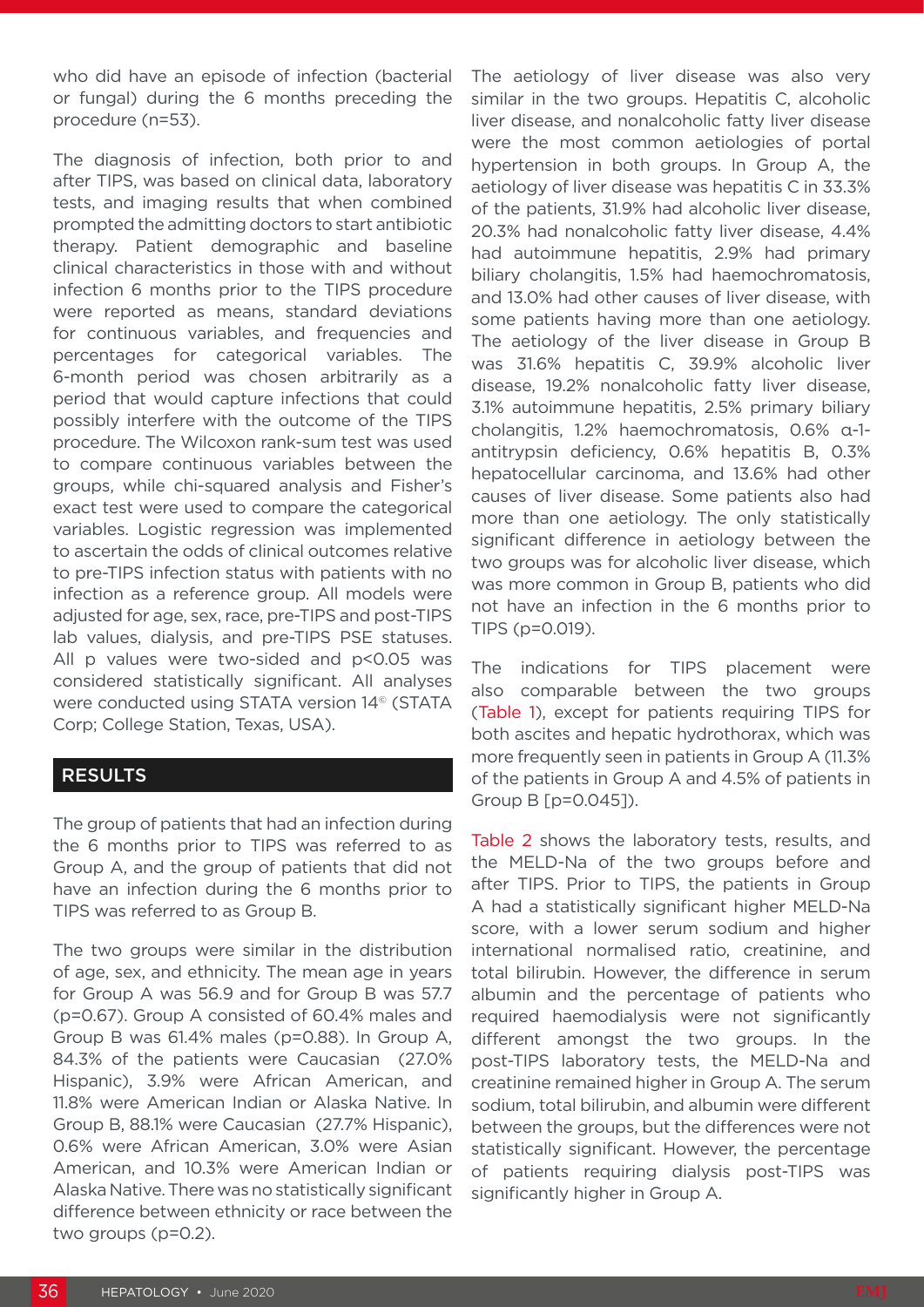Table 3 depicts the rate of complications of TIPS in the two groups. Before TIPS, PSE was seen in 52.8% of the patients in Group A and in 32.1% of the patients in Group B. After TIPS, 54.7% (n=29) of patients in Group A and 39.6% (n=134) of patients in Group B had PSE (p=0.046; odds ratio [OR]: 1.93). Of the patients in Group A, 26.4% (n=14) had an infection post-TIPS, whereas 16.2% (n=55) of patients in Group B had an infection post-TIPS (p=0.047; OR: 2.08). Except for PSE and infection, there were no statistically significant differences between the two groups for other complications of TIPS including hospitalisation within 90 days, acute kidney injury requiring haemodialysis, procedural haemorrhage, gastrointestinal haemorrhage, respiratory complications, or death.

#### **DISCUSSION**

The TIPS procedure is the leading portosystemic shunt performed in the USA. With 4.5 million adults in the USA diagnosed with liver disease, many of whom will develop cirrhosis and its complications, it is crucial to better delineate the complications of the procedure and potential risk factors associated with those complications.<sup>22,23</sup> While there are known risk factors for some specific complications of TIPS, there are limited data about if and how an infection pre-TIPS affects patients post-TIPS. This is an important factor to consider because infection, whether bacterial or fungal, is a potentially modifiable risk factor.

Prior to the data collection, the authors hypothesised that an episode of infection (fungal or bacterial) pre-TIPS placement would cause an increase in the number of infections after the procedure, and that an episode of infection prior to the procedure had the potential to increase the rate of other complications of TIPS. These results confirmed the hypothesis that infection pre-TIPS increased the risk of infection post-TIPS, with post-TIPS infection seen in 26% of the patients in Group A, compared with 16% of the patients in Group B. This difference was statistically significant. Logistic regression was used to ascertain the odds of clinical outcomes relative to pre-TIPS infection status, with patients with no infection as the reference group.

Table 1: Indications for TIPS in patients with versus those without infection in the 6 months prior to TIPS placement.

| Variables                                                     | Group A  | Group B    | p value |
|---------------------------------------------------------------|----------|------------|---------|
|                                                               | $n = 66$ | $n = 387$  |         |
| Indications                                                   |          |            |         |
| $n$ (%)                                                       |          |            |         |
| Acute variceal bleeding                                       | 22(42.0) | 123(35.0)  | 0.37    |
| Ascites                                                       | 21(40.0) | 122 (35.0) | 0.5     |
| Hydrothorax                                                   | 3(6.0)   | 15(4.0)    | 0.71    |
| Ascites and hydrothorax                                       | 6(11.0)  | 16(5.0)    | 0.045   |
| Oesophageal variceal<br>bleeding not responsive to<br>banding | 2(3.0)   | 15(4.0)    |         |
| Non-bleeding gastric varix                                    | 4(8.0)   | 25(7.0)    |         |
| Portal vein thrombus                                          | 7(13.0)  | 64 (18.0)  | 0.36    |
| Budd-Chiari                                                   | 1(2.0)   | 6(2.0)     |         |
| Hepatorenal                                                   | 0(0.0)   | 1(0.3)     |         |

p values were calculated using the Wilcoxon rank-sum test to compare continuous variables. Chi-squared and Fisher's exact were used to compare categorical variables. The number of patients listed in the table is greater than the total number of patients enrolled in the study because patients may have had multiple indications for TIPS. Group A: patients that had an infection during the 6 months prior to TIPS.

Group B: patients that did not have an infection during the 6 months prior to TIPS.

TIPS: transjugular intrahepatic portosystemic shunt.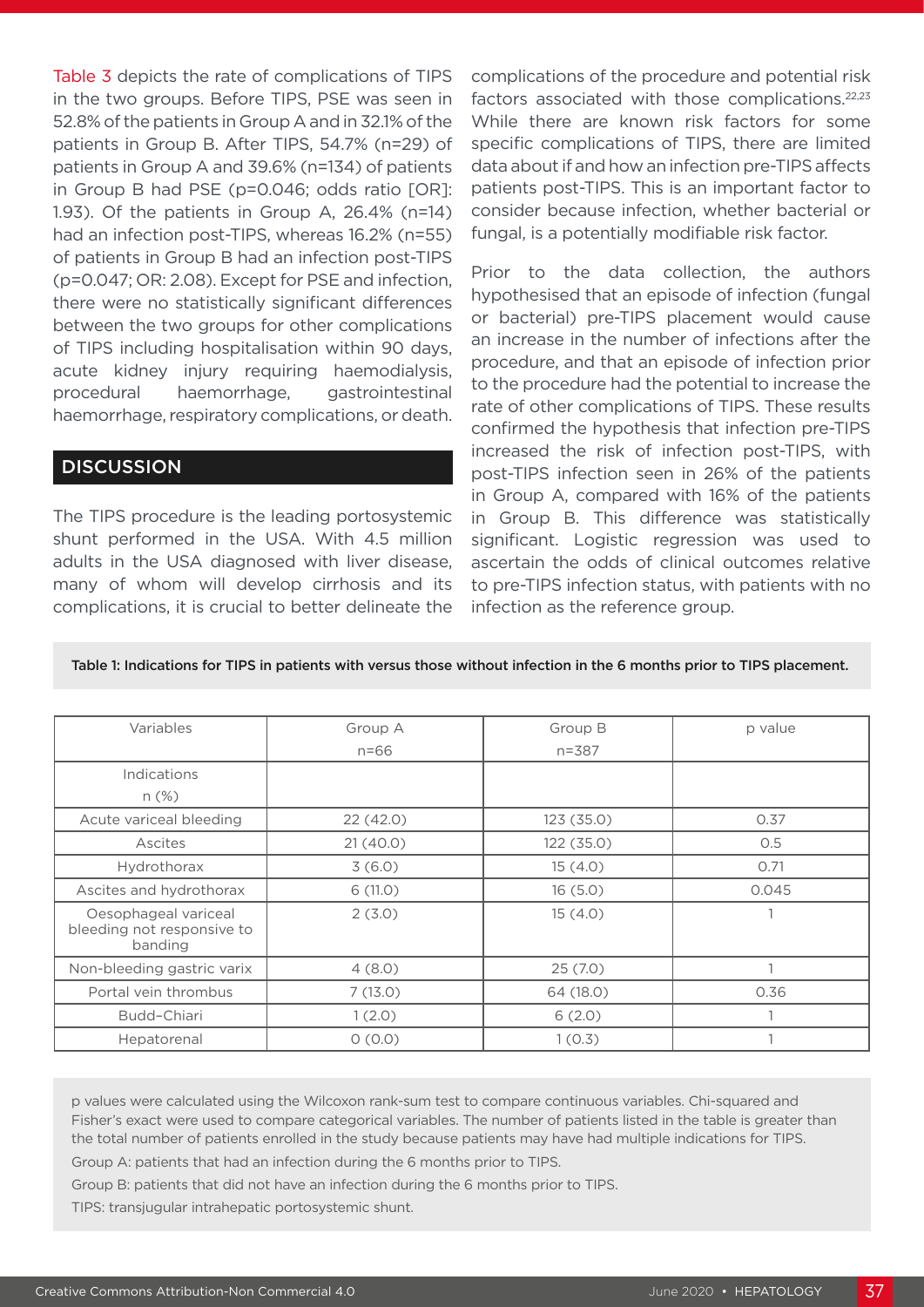Table 2: Laboratory values pre-TIPS and post-TIPS in patients with versus those without infection in the 6 months prior to TIPS placement.

| Variables                  | Group A           | Group B           | p value |
|----------------------------|-------------------|-------------------|---------|
|                            | $n = 53$          | $n = 349$         |         |
| Pre-TIPS                   |                   |                   |         |
| Haemoglobin (mean, SD)     | $9.33 (+/-2.31)$  | $10.00 (+/-2.39)$ | 0.03    |
| INR (mean, SD)             | $1.87 (+/-0.83)$  | $1.57 (+/-0.81)$  | < 0.001 |
| Dialysis (yes, %)          | $4 (+/-7.55)$     | $11 (+/-3.20)$    | 0.12    |
| Creatinine (mean, SD)      | $1.44 (+/-0.89)$  | $1.19 (+/-0.98)$  | 0.003   |
| Albumin (mean, SD)         | $2.65 (+/-0.74)$  | $2.73 (+/-0.72)$  | 0.44    |
| Total bilirubin (mean, SD) | $4.03 (+/-6.29)$  | $2.56 (+/-3.55)$  | 0.006   |
| Sodium (mean, SD)          | $135.8 (+/-5.63)$ | $137.7 (+/-5.53)$ | 0.026   |
| MELD-Na (mean, SD)         | $21.8 (+/-9.70)$  | $16.8 (+/-6.99)$  | < 0.001 |
| Post-TIPS                  |                   |                   |         |
| Haemoglobin (mean, SD)     | $9.25 (+/-1.70)$  | $9.85 (+/-1.97)$  | 0.02    |
| INR (mean, SD)             | $1.96 (+/-0.70)$  | $1.71 (+/-0.59)$  | 0.004   |
| Dialysis (yes, %)          | $6 (+/11.80)$     | $11 (+/-3.24)$    | 0.015   |
| Creatinine (mean, SD)      | $1.29 (+/-0.75)$  | $1.12 (+/-1.00)$  | 0.005   |
| Albumin (mean, SD)         | $2.49 (+/-0.61)$  | $2.60 (+/-0.66)$  | 0.18    |
| Total bilirubin (mean, SD) | $4.69 (+/-5.56)$  | $3.75 (+/-4.66)$  | 0.27    |
| Sodium (mean, SD)          | $138.2 (+/-5.46)$ | $139.3 (+/-5.57)$ | 0.21    |
| MELD-Na (mean, SD)         | $22.4 (+/-8.80)$  | $18.7 (+/-6.81)$  | 0.006   |

p values were calculated using the Wilcoxon rank-sum test to compare continuous variables. Chi-squared and Fisher's exact were used to compare categorical variables.

Group A: patients that had an infection during the 6 months prior to TIPS.

Group B: patients that did not have an infection during the 6 months prior to TIPS.

INR: international normalised ratio; MELD-Na: model of end stage liver disease-sodium; SD: standard deviation; TIPS: transjugular intrahepatic portosystemic shunt.

An episode of infection within 6 months of TIPS placement was a predictor of post-procedure infection (p=0.047; OR: 2.08).

In 2016, Deng et al.<sup>24</sup> looked at risk factors associated with early infection following TIPS procedure. The authors identified cholangiolithiasis, Child–Pugh Class C, and hepatitis C virus infection to be correlated with fever post-TIPS. This finding was statistically significant. There was no correlation between infection and factors such as age, sex, and diabetes. Episodes of infection before TIPS as possible predictors of post-TIPS infection were not included.24

In a more recent publication, Vozzo et al.<sup>25</sup> looked at 30-day readmission after TIPS placement and found that 36% of the patients were readmitted to the hospital. In their study, the authors identified the most common reasons for admission as hepatic encephalopathy (48%), infection (15%), bleeding (11%), and fluid overload (7%). The percentage of patients who were readmitted because of infection were similar to that of the patients in this present study who had no episodes of infection in the 6 months prior to TIPS placement. However, in the study by Vozzo et al.<sup>25</sup> the authors did not comment on whether or not the patients readmitted because of infection had previously had an episode of infection prior to TIPS placement.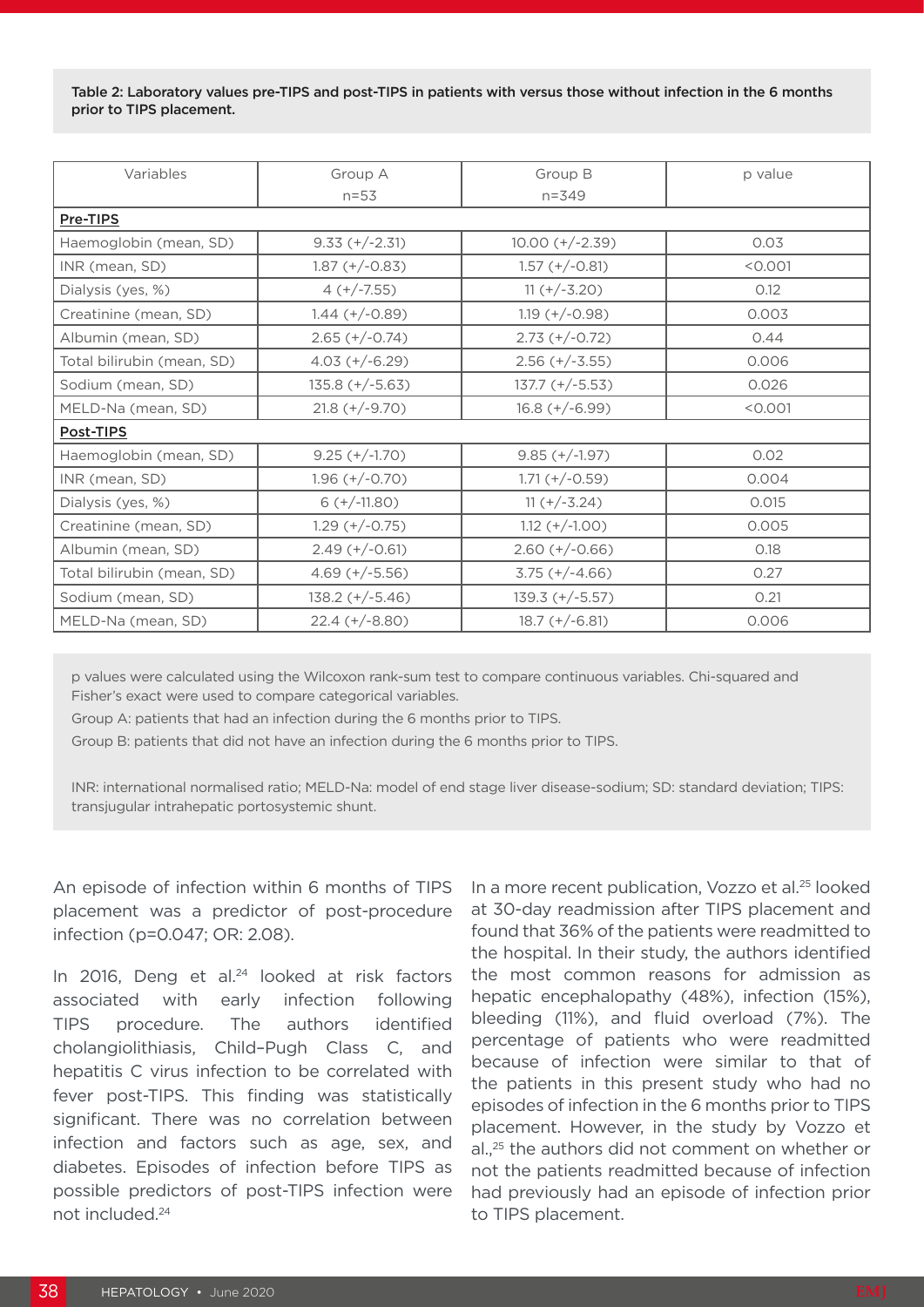Table 3: Complication of TIPS procedure in patients with versus those without infection in the 6 months prior to TIPS placement.

| Outcomes                                   | Group A   | Group B    | OR (95% CI)         | p value |
|--------------------------------------------|-----------|------------|---------------------|---------|
|                                            | $n = 53$  | $n = 349$  |                     |         |
| Hospitalisation within<br>90 days (yes, %) | 31(62.0)  | 181 (53.4) | $1.43(0.74 - 2.99)$ | 0.25    |
| PSE (yes, %)                               | 29 (54.7) | 134 (39.6) | $1.93(1.01 - 3.70)$ | 0.046   |
| Post-TIPS infection<br>(yes, %)            | 14 (26.4) | 55 (16.2)  | $2.08(1.01 - 4.29)$ | 0.047   |
| AKI Reg HD (yes, %)                        | 5(9.4)    | 27(8.0)    | $0.17(0.02 - 1.38)$ | 0.09    |
| Procedural<br>haemorrhage (yes,<br>%       | 0(0.0)    | 13(3.9)    | N/A                 |         |
| Gastrointestinal<br>haemorrhage (yes,<br>% | 8(15.1)   | 33(9.8)    | $2.32(0.71 - 7.55)$ | 0.15    |
| Respiratory<br>complication (yes, %)       | 11(20.8)  | 67 (22.6)  | $0.26(0.05-1.32)$   | O.1     |
| Other (yes, %)                             | 6(11.5)   | 58 (17.2)  | $0.79(0.22 - 2.81)$ | 0.71    |
| Death (yes, %)                             | 17 (32.1) | 82 (24.2)  | $1.08(0.51 - 2.31)$ | 0.83    |
|                                            |           |            |                     |         |

Odds ratios and 95% confidence intervals were calculated using multiple logistic regression adjusting for pre-TIPS and post-TIPS lab values, dialysis, and PSE Pre-TIPS.

Group A: patients that had an infection during the 6 months prior to TIPS.

Group B: patients that did not have an infection during the 6 months prior to TIPS.

AKI Req HD: acute kidney injury requiring haemodialysis; PSE: portosystemic encephalopathy; TIPS: transjugular intrahepatic portosystemic shunt.

In a study from Allaire et al.<sup>26</sup> presented at the European Association for the Study of Liver (EASL) meeting in 2019, the authors reported the survival and risk factors of mortality after emergency TIPS for uncontrolled acute variceal bleeding in patients with cirrhosis and portal hypertension.

In this specific subset of patients, sepsis was the cause of mortality in 8% of the 73 patients included. Moreover, despite the fact that all patients received antibiotic prophylaxis (as part of the standard of care treatment of cirrhotic patients hospitalised for acute variceal bleeding), 42% of patients developed an in-hospital infection, including multi-drug resistant bacteria (23%). The authors did not mention whether any of the patients who developed infection post-TIPS placement had previously had an episode of infection prior to the procedure.<sup>26</sup>

While none of the aforementioned studies stated whether an episode of infection in the months prior to TIPS placement increased the risk of infection post-TIPS procedure, they all documented infection as a common and serious complication seen in patients who had TIPS.

The MELD-Na (and some of the tests used to calculate the MELD-Na) score was higher in the group of patients who had an infection before the TIPS. This indicates that the group of patients who had an episode of bacterial or fungal infection before TIPS had more advanced liver disease. Therefore, the fact that the MELD-Na score in this group remained higher after the TIPS placement was not surprising. Similarly, the fact that there was a higher percentage of patients in Group A who had PSE prior to TIPS was also expected. given the fact that infection is one of the wellknown triggers of PSE.27

Whether the higher MELD-Na or the previous infection determined the higher number of infections post-TIPS cannot be entirely determined because patients with a higher MELD score, by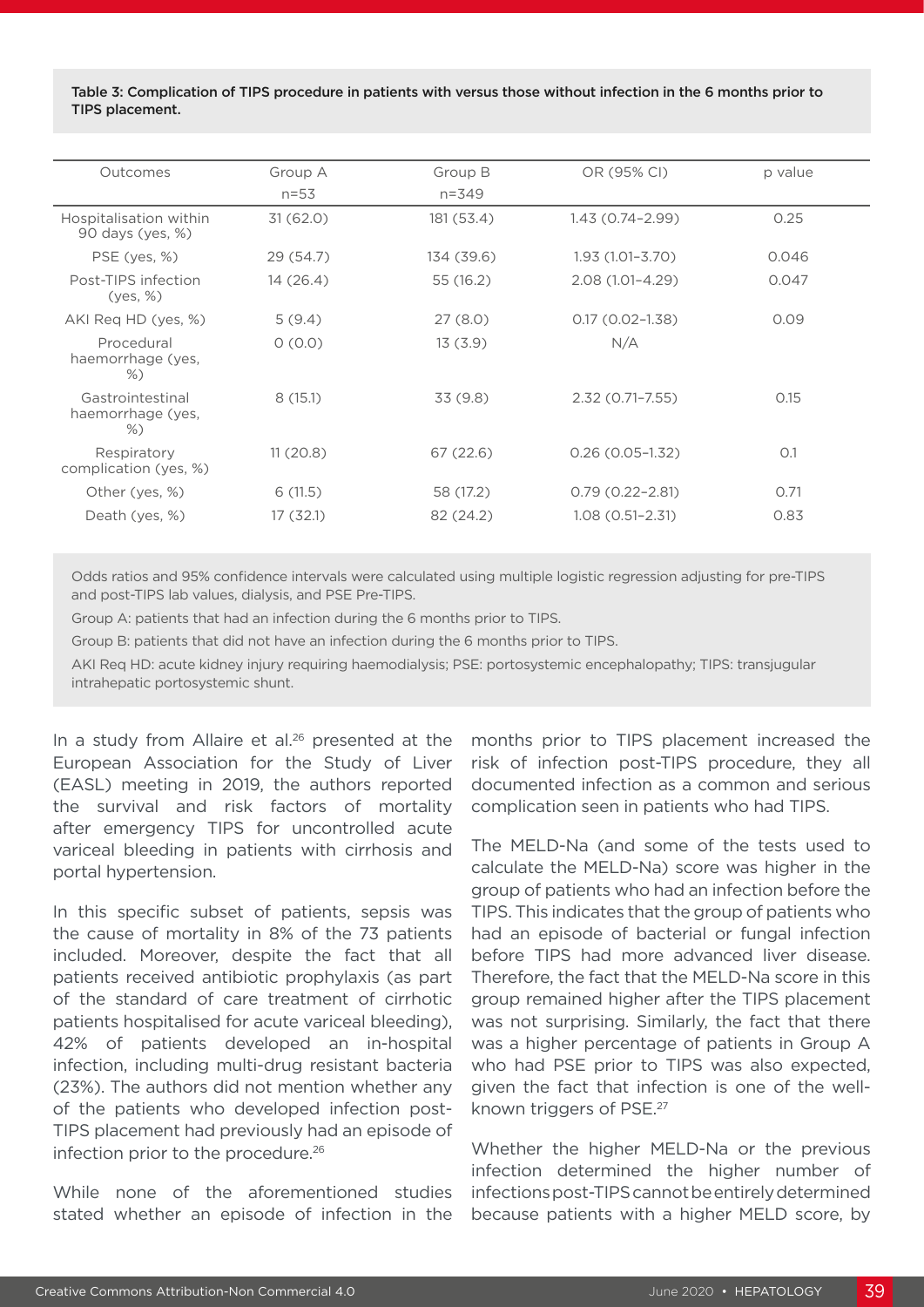definition, have more advanced stages of the liver disease, and are therefore more likely to develop any of the complications of cirrhosis, including infection. However, this fact does not weaken the value of the results; in fact, it is likely that both a high MELD score and a history of infection in the 6 months prior to TIPS increase the risk of infection after the procedure. An episode of PSE pre-TIPS as a predictor of post-TIPS PSE has also been previously described.<sup>14,25</sup>

Conversely to what was hypothesised by the authors, despite the higher frequency of post-TIPS infection and post-TIPS PSE in Group A, the frequency of other complications of TIPS procedure, particularly hospitalisation, the need for TIPS revision, the need for liver transplant, or death, was not affected. Since this was a retrospective chart review study, this finding cannot be attributed to any specific measure intentionally taken. However, these results may be used as an alert. When deciding on TIPS placement in a patient who had an infection in the 6 months preceding the procedure, closer attention must be paid to early signs and symptoms of infection post-TIPS.

This study has some limitations: it lacks detailed information about which types of infection the patients had, the duration of the episodes, whether or not there were any infections by multidrug resistant organisms, and the exact time from infection to TIPS placement. In addition, information in regard to hospitalisations and other comorbidities that could have increased the risk of infection is also missing.

Despite these limitations, these results offer valuable information for the clinician treating patients with portal hypertension. The finding that an episode of infection in the 6 months preceding TIPS is related to post-TIPS infection, to the authors' knowledge, has not been previously described. This observation brings important considerations when treating this patient population. The first is the possibility of, whenever feasible, delaying the TIPS placement until possible infections have been ruled-out, and when present, treated. Secondly, while use of antibiotics must always be judiciously evaluated, further studies are warranted to consider the possible benefit of antibiotic prophylaxis to prevent post-TIPS infection in patients with a

history of infection in the 6 months preceding TIPS placement, particularly those with a higher MELD-Na score. In addition, given the fact that an episode of infection prior to TIPS increases the risk of both PSE and infection post-TIPS, these results also highlight the importance of educating patients and care givers about the further increase in the risk of PSE post-TIPS in those with a history of infection prior to TIPS placement.

Finally, while no episodes of infection of the TIPS shunt itself (tipsitis) were diagnosed during the study period, pre-TIPS infection is a possible risk factor of tipsitis. This is particularly important to consider in those patients who are not candidates for liver transplant because treatment options for tipsitis are limited to orthotopic liver transplantation or lifetime antibiotics, as an infected TIPS shunt cannot be removed.<sup>5,15</sup>

#### **CONCLUSION**

Comparing patients with an episode of infection in the 6 months prior to TIPS placement (Group A) and those with no infection in the 6 months preceding TIPS (Group B), a statistically significant increased frequency of post-TIPS infection in patients in Group A compared to Group B was found (26.4% versus 16.2%). Using regression analysis, pre-TIPS infection was a predictor of post-TIPS infection (p=0.047; OR: 2.08). It was also discovered that there was an increased frequency of post-TIPS PSE in Group A versus Group B. In Group A, 54.7% (n=29) of the patients had an episode of PSE post-TIPS versus 39.6% (n=134) in Group B (p=0.046; OR: 1.93). This finding was not surprising, given the well-known fact that infection is a trigger of PSE. However, it underscores the importance of educating patients and care givers about the further increased risk of PSE after TIPS placement. While these findings did not correlate with the frequency of other complications of TIPS procedure, namely hospitalisation within 90 days, acute kidney injury requiring haemodialysis, procedural haemorrhage, gastrointestinal haemorrhage, respiratory complications, or death, these results serve as an alert to the possibility of other complications of TIPS in this specific population. In addition, the results pave the path for further studies to determine the potential benefit of antibiotic prophylaxis in patients who had an episode of infection in the 6 months preceding TIPS placement.